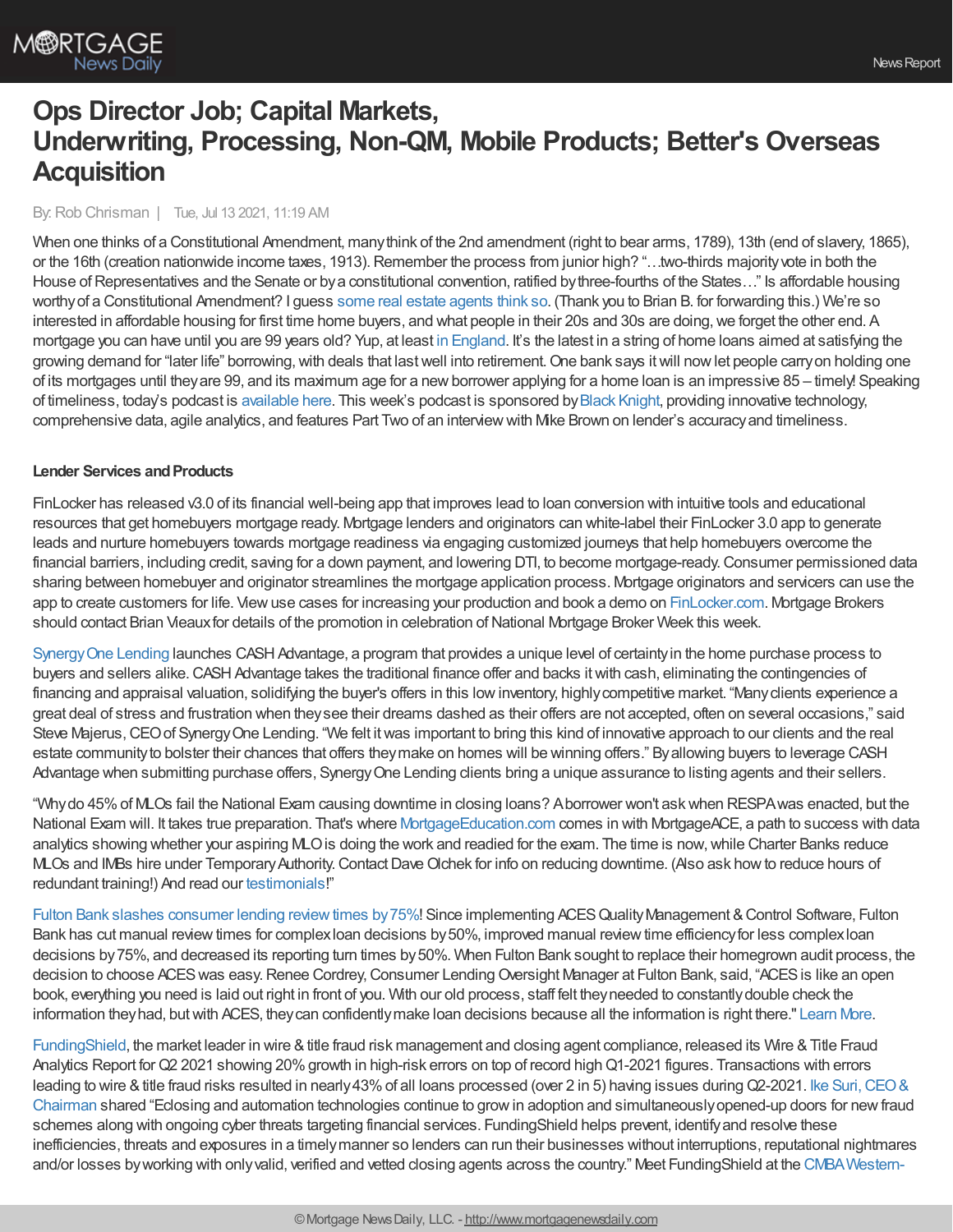# **M®RTGAGE News Daily**

## Secondary, CMBA Western-CREF, and the MBA Annual in San Diego. Contact Sales@fundingshield.com.

"Are you leveraging intelligent automation? If not, you should be. Bring the different areas of your business together and serve all your borrowers more effectively with Richey May's RM Automate, powered by the robust Zoral Automation Platform. More than just robotic process automation (RPA), or a spot solution designed to address one specific use case, our holistic intelligent automation solutions leverage advanced decisioning to allow companies to completely reimagine the entire loan manufacturing process. Our team works with clients to deliver automation from the front-end borrower experience and loan origination to back-end operations, allowing you to meet borrowers where their needs are while streamlining operations in anychannel.Contact us to schedule a demo todayto see howthis intelligent automation can help mortgage leaders get ahead."

Floify's all-new mobile app recently hit the Apple App Store and Google Play Store, and as promised, is delivering many of the same features loan originators and borrowers love about the Floifydesktop app from the convenience of a beautifully-redesigned mobile interface. Whether at the office or on the road, the Floify mobile app will make it easier than ever for busy LOs to start new loan flows, add prospects to an application, check the status of their loan pipeline, review/approve/reject documents, empower borrowers to upload and e-sign documents on the go, and so much more. [Rediscover](https://floify.com/mobile-app-ios-android?utm_source=chrisman&utm_medium=email&utm_campaign=july_commentary) Floify's new mobile app and more exciting features they have in store for you!

["LoanStream](https://loanstreamwholesale.com/) Mortgage is running our Spectacular Summer Specials for brokers right now! Take advantage of our Non-QMPurchase Special with 50 BPS off and our Non-QMBest Price Promise: we will beat the rate or price from any competitor for all locked loans from 4/20 to 7/31. View our Matrix and Rates here. Need Govy? Free Appraisal on our FHA Streamlines and VAIRRRLs, no appraisal, no income needed. Plus, join our Non-QM/NanQ Massive Product Update Webinar on 7/16 at 10AMPST. Lots of great reasons to get in touch with LoanStream right now. Don't wait. We are the one lender that makes you the one to call. Restrictions apply so contact your AE today. [Visit](https://loanstreamwholesale.com/) us for our great rates and programs."

### **Company-Sponsored Training and Events**

Stop futzing with spreadsheets to manage employee incentive compensation. LBAWare has alreadydeveloped incentive compensation management platform CompenSafe for precisely that purpose! Register now to join LBA Ware for a virtual "open house" on July 14 at 1 pm ET to learn how you can achieve a state of management bliss. You'll get a glimpse of

CompenSafe's legendaryloan compensation automation software and a bonus look at performance scorecards for the whole team available in out-of-the-boxbusiness intelligence (BI) platform LimeGear.

As mortgage banking technologyevolves, most of it continues to remain focused either on the borrower front-end or the loan originator. Middle-office operations, however, are where technology can make the biggest impact! Historically any technology in this space has been specialized and disjointed. Indecomm's DecisionGenius™ introduces all decision-making components into one place, comparing application data to sourced data to investor guidelines. Get a clear recommendation on a file's ability to close before it goes to underwriting! See Indecomm's DecisionGenius™ at work in their free webinar on Wednesday, July 14 at 1:00 pm ET. Register today here.

### **Capital Markets Products**

Black Knight is committed to delivering detailed, real-time MSRvaluation information, and [recentlyannounced](https://www.blackknightinc.com/black-knight-announces-direct-integration-to-phoenix-broker-assumption-sets-to-deliver-deeper-msr-insights-and-price-discovery/?utm_source=chrisman-newsletter&utm_medium=paid-referral&utm_campaign=SMT_Compass_MSR%20Platform&utm_content=integration-of-its-msr-platform-with-broker-assumption-sets-from-phoenix) the integration of its MSR Platform with broker assumption sets from PHOENIX, a premier advisory firm for MSR and whole loan trading, mortgage services and analytics. As a well-respected, high volume MSRadvisor and valuation partner, PHOENIXbrings extensive market understanding to the MSR Platform. This provides Black Knight clients with market informed MSR valuation assumption sets for use in a variety of solutions and services. In today's market, with so many businesses' financial results driven by MSR values and related business strategies, it's critical to have a consistent cadence of valuation data to inform strategic retain/release decisioning and maintain transparencybetween period-end reporting. Learn more about Black Knight's MSR Platform, and how its integration with brokers like PHOENIX can give your business a competitive edge.

Mistakes happen, especiallyin the loan origination process. Mid America [Mortgage](https://www.mamcorrespondent.com/) specializes in providing liquiditysolutions for "scratch and dent" and seasoned portfolios. We provide a competitive alternative for loans traditional correspondent investors maynot fund due to missed overlays, guideline interpretation or minor underwriting/compliance concerns. We have multiple investor outlets, allowing us to assist you in quicklyliquidating aging loans from warehouse/servicing lines. Mid America accepts single loan and/or bulk packages for performing and non-performing government-insured loans, conventional-conforming loans, bank portfolios of government-insured loans, new production, and seasoned products. Our due diligence process is focused on the fundamental credit decisions underlying the loans for purchase, enabling us to achieve timelyand consistent purchase timelines. We also service our own [production](https://www.midamericamortgage.com/11/04/2019/servicing-announcement/), so you can rest assured your loans will land with a reputable servicer delivering limited impact to customers. For more information or to submit loans for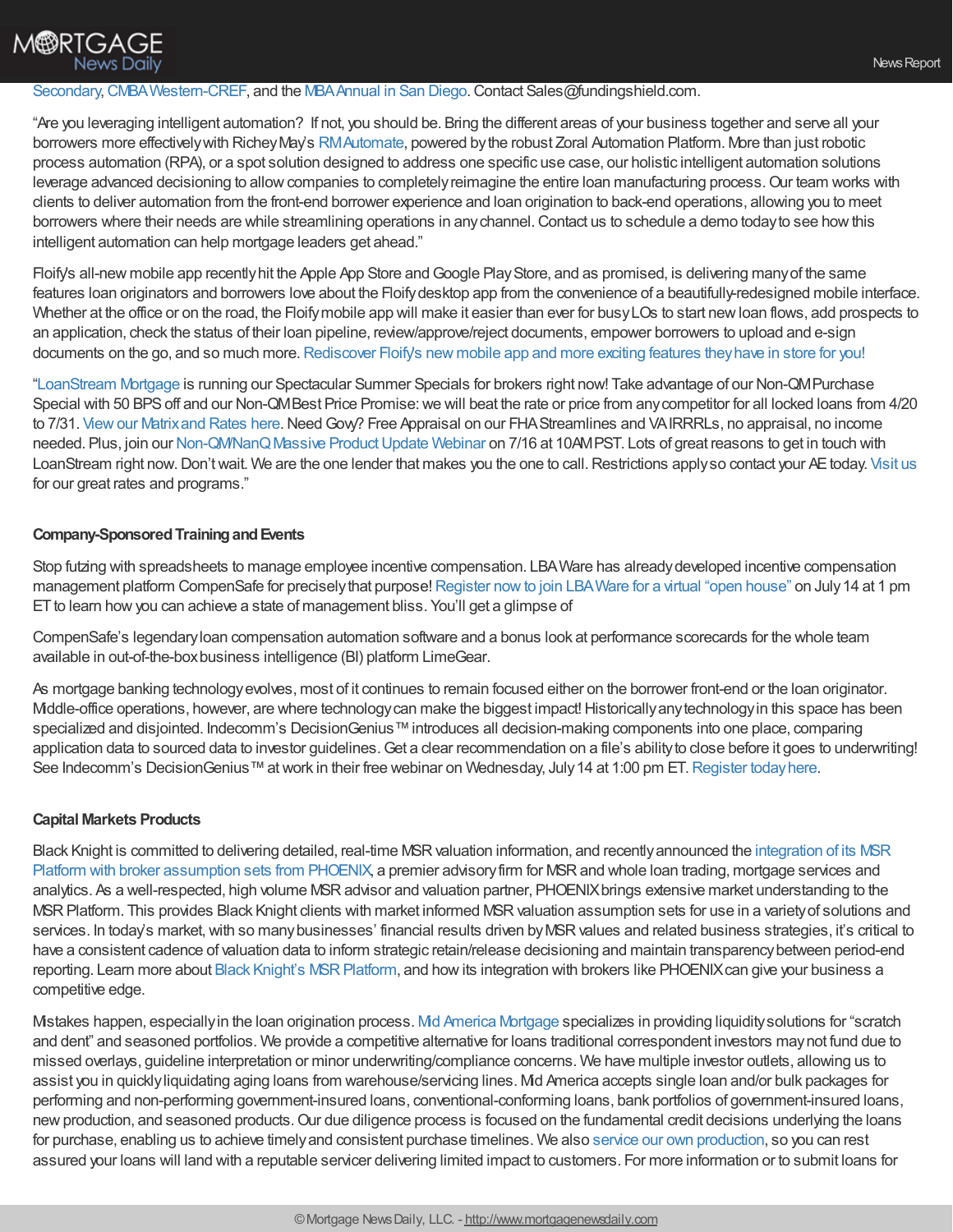# **M®RTGAGE** News Dailv

#### consideration, contact TradeDesk@MidAmericaMortgage.com.

Newrez announced the launch of its inaugural Employee Resource Groups ("ERGs"). Spearheaded by the company's Diversity, Equityand Inclusion team and led byfellowemployees, the ERGs provide a safe and empowering environment for employees to discuss, create, and lead ideas and actions that inspire positive change within Newrez and the communities it serves. The first four inaugural ERGs, which were chosen through a Company-wide surveyearlier this year, include a Women's Group, Veteran's Group, LGBTQ+Group and Environmental Group. While each ERG maintains a [different](https://www.newrez.com/press-news/newrez-launches-inaugural-employee-resource-groups/) core focus, Newrez encourages employees to form their own groups, as well, by offering a supportive framework for launching new ERGs.

What does a company do with a lot of money? One thing is buy other companies. U.S-based Better HoldCo, Inc., known as a digital homeownership platform, announced its planned acquisition of United Kingdom-based company, Trussle, a digital mortgage and insurance broker backed byGoldman Sachs and Finch Capital, among others, and founded in 2015. Trussle "interacts" with over 90 lenders to close mortgages for U.K. homeowners. Since inception, Trussle has sourced over GBP 2.7bn of mortgage approvals for UK consumers withGBP1.1bn of that in the last 12 months.

Better is no slouch. From its founding in 2016 through 2020, Better funded \$30.9 billion in home loans and provided over \$7 billion in cumulative coverage through Better Cover and Better Settlement Services, the insurance divisions of Better. Better has raised over \$400Min equitycapital since inception. This all comes ahead of Better's public listing via SPAC merger with Aurora Acquisition Corp.,which is expected to value the companyat \$7.7 billion.

#### **Capital Markets**

Caliber announced an enhancement to its Loan Balance Spec Pay Ups. Price improvement will now be reflected on the Caliber lock confirmation at the time of the lock and will continue to be reflected in the pricing engine. The improvementwill be reflected as an LLPA labeled Spec Payon the lock confirmation and purchase advice.

Looking at rates, moneyflows in the world prettyfreely, and so investors payattention to what is happening elsewhere around the globe. Support is growing among European Central Bank policymakers to reduce bond buying in response to an improving economy. (Sound familiar?) Some investors are shifting into emerging-market bonds and dividend-paying stocks after a plunge in U.S. Treasury yields. Despite expectations for higher rates, the yield on the 10-year Treasury stood at 1.35% Friday, down from a high of 1.77% in March, but, of course, MBSprices have lagged given prepayment and credit fears. The reopening of the U.S. economyhas led to growth, but difficulties in hiring and a shortage of materials have slowed expansion and have increased inflation, the Federal Reserve says in a semiannual report to Congress. The report, however,**reaffirms the Fed's view that the economyclearlyis recoveringfromthe pandemic.**

As the economyclimbs out of the depths of last year's recession, the minutes from the last FOMC meeting reveal the Federal Reserve contemplating next steps in terms of monetary policy. Discussion was had around whether to reduce purchases of mortgage- backed securities first or at a faster pace than Treasurybonds when the decision is made to reduce their balance sheet. These changes are likely to happen before the end of the year while there is no expectation for a change to the Fed Funds Rate until 2022.

(Remember: the working definition of a recession is "two consecutive quarters of negative economic growth as measured bya country's gross domestic product." So GDP going from 3.1 to 3.0 to 2.9 is technically a recession.)

Yesterday was a quiet start to the week in the bond market although there was strong demand during an auction for \$38 billion in 10-yr Tnotes. The recent drop in Treasuryyields (the 10-year note fell as lowas 1.25 percent lastweek), **suggests investors are muchless** concerned now with runaway inflation.

Lenders were veryinterested in the Mortgage Bankers Association's (MBA) latest Forbearance and Call Volume Surveywhich revealed that the total number of loans nowin forbearance decreased by11 bps to 3.76 percent of servicers' portfolio volume in the prior week as of July 4. According to MBA's estimate, 1.9 million homeowners are in forbearance plans.

Today's economic calendar began with the NFIB Small Business Activity Index for June (+2.9 to 102.5, the highest it's been in many months). We've also received the June Consumer Price Indexreport (+.9 percent on overall and core, much stronger than expected). Expectations were for increases of 0.3 percent month over month and 4.7 percent year over year with the core rising 0.4 percent and 4.0 percent. Later this morning brings Redbook same store sales for the week ending July10 and the June budget deficit from the CBO. All 12 Fed district banks are hosting a webinar where **speakers include Atlanta's Bostic, Minneapolis'Kashkari, andBoston's Rosengren**. The Desk of the NY Fed will conduct two MBS purchase operations targeting up to \$5.24 billion 30-year 2 percent and 2.5 percent. We begin the day with Agency MBS prices worse/down almost .125 and the 10-year yielding 1.38 after closing Monday at 1.36 percent after the strong CPI inflation numbers.